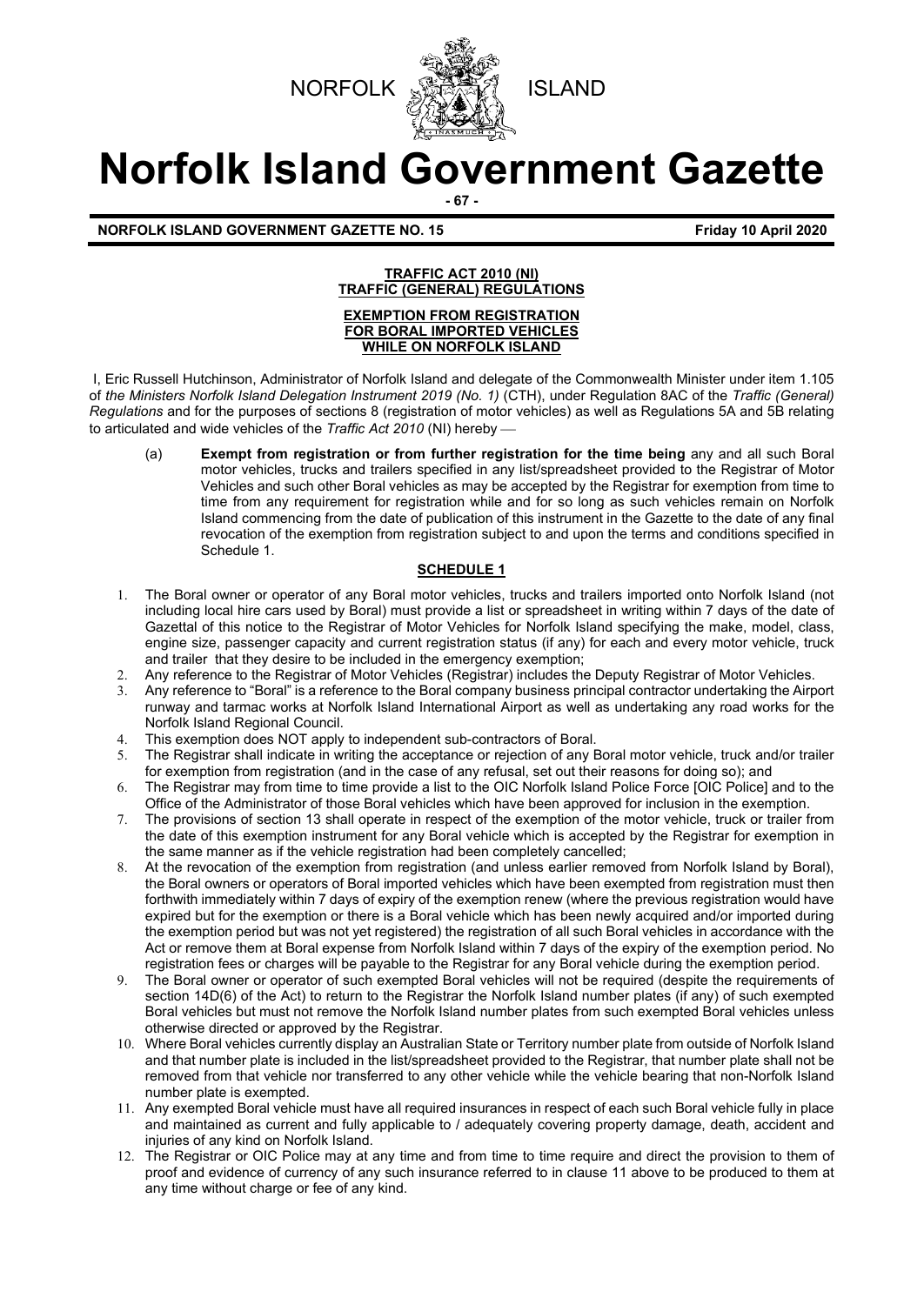- 13. Boral vehicle owners and operators shall otherwise comply with all other requirements for operation on Norfolk Island roads and in public places on Norfolk Island as well as for safety and maintenance of the Boral vehicles while exempted.
- 14. In the event that Boral is found to be in breach of any clause of this exemption from registration, then the Registrar may cancel the exemption of all of the imported vehicles of Boral and the decision is final and not subject to appeal.
- 15. In accepting and approving any Boral vehicle for exemption from registration while such vehicles are being used on Norfolk Island, the Registrar may in their absolute discretion impose such further or other conditions or requirements upon Boral in respect of any particular Boral vehicle or vehicles as the Registrar considers reasonably necessary or appropriate in the circumstances.

Dated: 8 April 2020 **ERIC RUSSELL HUTCHINSON ADMINISTRATOR**

#### **FIRE CONTROL ACT 2000 (NI) REVOCATION OF DECLARATION OF FIRE DANGER PERIOD**

#### **PUBLIC NOTICE**

The public are advised that I, Eric Russell Hutchinson, Administrator and delegate of the Commonwealth Minister under item 1.36 of the *Minister's Norfolk Island Delegation Instrument 2019 (CTH),* under section 21 of the *Fire Control Act 2000* hereby **REVOKE** any and all previous instruments of a declaration of a fire danger period in Norfolk Island.

Dated: 6 April 2020 **ERIC RUSSELL HUTCHINSON ADMINISTRATOR**

#### **NOTICE OF INTENTION TO APPLY FOR GRANT LETTERS ADMINISTRATION – with Will**

In the Supreme Court of Norfolk Island

Probate Jurisdiction

In the estate of **DUDLEY ROWLAND HUDSON** deceased late of Norfolk Island deceased.

I BRADLEY SHANE HUDSON of Norfolk Island being a son of the deceased person, intend to apply to the Court not less than 14 days, and not more than 3 months, after the day this notice is published for Letters of Administration of the estate of the deceased person with the Will dated 6<sup>th</sup> February 1987 annexed to be granted to me as the Applicant for a Grant of Administration with the Will attached as the originally appointed Executrix under the said Will has predeceased DUDLEY ROWLAND HUDSON.

All documents in relation to the estate may be served on me at the following address for service:

C/O Michael Zande **Solicitor**  PO Box 367 Norfolk Island 2899

Creditors of the estate are required to send particulars of their claims to the address for service.

Dated: 7 April 2020 **BRADLEY SHANE HUDSON** 

## **PASTURAGE AND ENCLOSURE ACT 1949 (NI) REGULATION 5**

I, Andrew Roach, General Manager of Norfolk Island Regional Council, direct the owners of stock depastured under the *Pasturage and Enclosure Act 1949,* to muster stock for drenching at one of the following places between 7am and 3pm on the dates indicated below for that area. Dates are subject to change depending on the weather. Any variation of dates will be notified over the local radio.

| <b>Stock</b><br>the<br>Found<br>in | <b>Muster Place</b>     | <b>Muster Dates</b> |
|------------------------------------|-------------------------|---------------------|
| <b>Following areas</b>             |                         |                     |
| Cockpit                            | Cascade Yards           | Tuesday             |
| <b>Burnt Pine</b>                  |                         | 14 April            |
| New Cascade Road                   |                         |                     |
| J.E. Road                          |                         |                     |
| Red Road                           |                         |                     |
| Cascade                            |                         |                     |
| Kingston                           | Pound Paddock, Kingston | Tuesday / Wednesday |
| Store Road                         |                         | 14 and 15 April     |
| Middlegate                         |                         |                     |
| Rooty Hill Road                    |                         |                     |
| Cutters Corn                       |                         |                     |
| <b>Bloody Bridge</b>               |                         |                     |
| <b>Bumboras</b>                    |                         |                     |
| Peters Highway                     |                         |                     |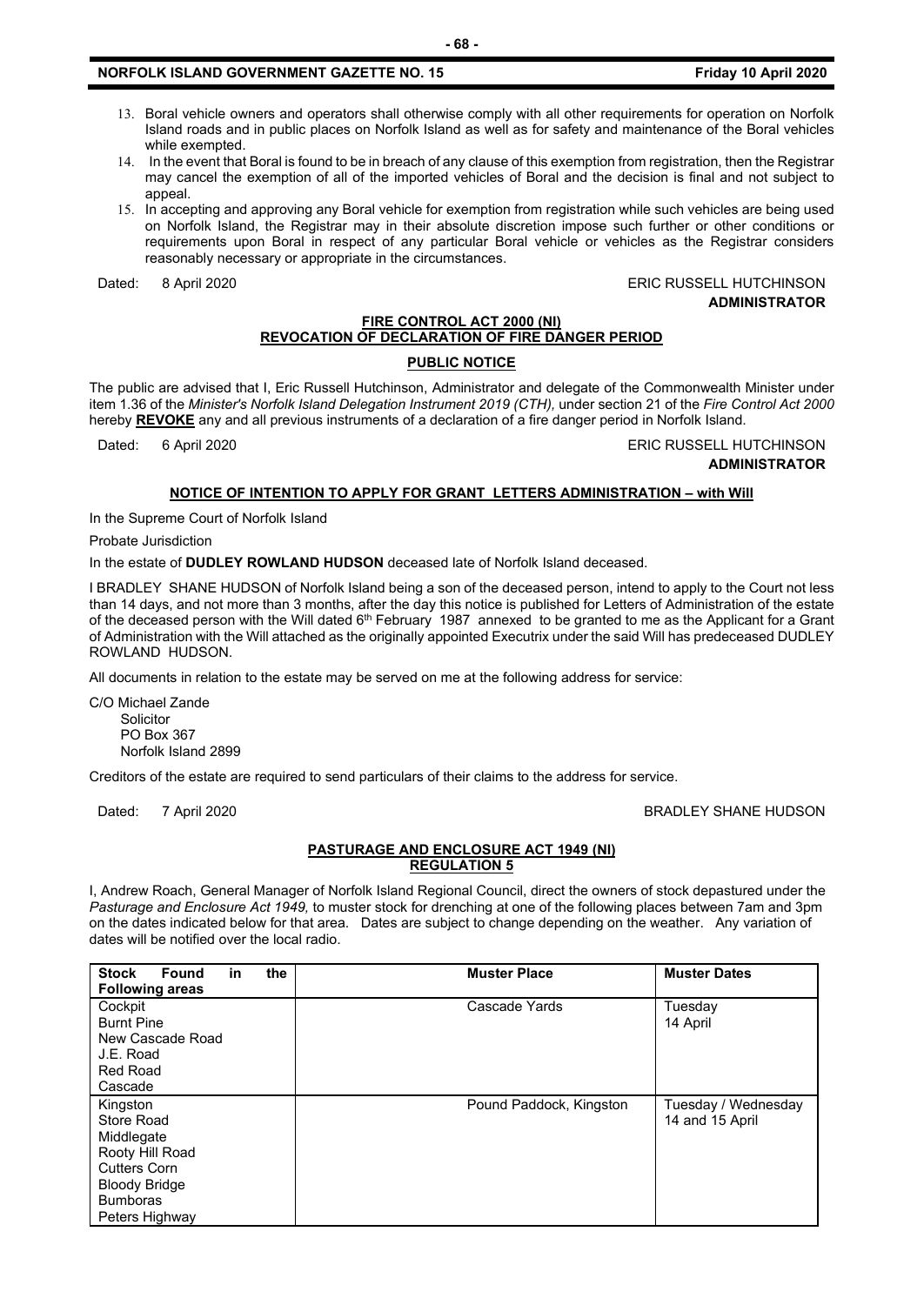#### **NORFOLK ISLAND GOVERNMENT GAZETTE NO. 15 Friday 10 April 2020**

| New Farm Road<br>Longridge<br>Rocky Point                                     |                                        |                      |
|-------------------------------------------------------------------------------|----------------------------------------|----------------------|
| Anson Bay Road<br>Duncombe Bay Road<br>Kingfisher Paddock                     | Kingfisher Paddock Yards,<br>Anson Bay | Thursday<br>16 April |
| <b>Ball Bay</b><br><b>Bucks Point</b><br><b>Steels Point</b>                  | Pound Paddock, Kingston                | Friday<br>17 April   |
| Mt Pitt Road<br><b>Mission Road</b><br><b>Headstone Road</b><br>Douglas Drive | <b>Mission Pool Yards</b>              | Monday<br>20 April   |

Cattle owners are required to attend in person, at the appropriate muster place to muster and drench stock. Cattle owners may appoint an agent to attend the muster on their behalf, at the appropriate muster place(s) provided any such appointment is in writing and handed to the Inspector of Brands and Marks prior to muster. Failure to attend muster or failure to submit the written appointment of an agent will result in that cattle owner being ineligible to be granted pasturage rights for the next 12 month period beginning April 2020, in accordance with the approved *Depasturing Cattle Policy.* It should be further noted that an approved right of pasturage must exist in respect of calves over the age of 6 months, which are expected to be depastured on common land.

Dated: 1 April 2020 ANDREW ROACH **GENERAL MANAGER**

#### **TRAFFIC ACT 2010 (NI)**

## **TEMPORARY CLOSURE OF ROAD - MOVEMENT OF WIDE AND HEAVY VEHICLES MARSHS ROAD FROM STOCKYARD ROAD TO BALL BAY**

I, Andrew Roach, Chief Executive Officer and General Manager of the Norfolk Island Regional Council, under section 50 of the *Traffic Act 2010* (NI), temporarily **close** that part or parts of the road specified in Part 1 of the Schedule to all vehicular traffic (except any vehicle specified in Part 2 of the Schedule) **for a 24 hr period each day from the date of publication in the Gazette to 6.00am on 30 September 2020** as I am of the opinion it is necessary or desirable to do so for public safety purposes and to enable Boral Resources QLD Pty Limited to receive and move vehicles, plant, equipment and materials from Ball Bay's temporary Groyne involving the operation of wide and heavy vehicles and for related purposes.

#### **SCHEDULE**

**Part 1** – Partial Road Closure: That part or parts of the roads comprising Marsh's Road from Stockyard Road to Ball Bay

- **Part 2** Exempted classes of vehicles
	- (a) Vehicles and plant authorised by the General Manager of the Norfolk Island Regional Council or delegate thereof for delivery of goods or services;
	- (b) Council vehicles and plant involved on official business;
	- (c) Police, ambulance, fire services and emergency vehicles on official business;
	- (d) Vehicles authorised by OIC Police or delegate thereof;
	- (e) Fuel and Gas supply vehicles

Dated: 27 March 2020 ANDREW ROACH **CHIEF EXECUTIVE OFFICER**

# **TRAFFIC ACT 2010 (NI) TEMPORARY CLOSURE OF ROAD FOR ROAD WORKS CULVERT REPLACEMENT & REPAIR**

# **NEW CASCADE ROAD – BETWEEN TAYLORS ROAD AND HARPERS ROAD**

I, Andrew Roach, Chief Executive Officer and General Manager of the Norfolk Island Regional Council, under section 50 of the *Traffic Act 2010*, **close** that part or parts of the road specified in Part 1 of the Schedule to all vehicular traffic (except any vehicle specified in Part 2 of the Schedule) for and during the period **8.00 am to 4.00 pm on and from Monday 30 March 2020 through to Thursday 30 April 2020** as necessary for public safety purposes and as I am of the opinion it is necessary or desirable to do so in order to carry out **CULVERT REPLACEMENT AND REPAIR AT CULVERTS 2, 4 & 6**.

## **SCHEDULE**

**Part 1** – Partial Road Closure: That part of New Cascade Road, from Portion 26h to Portion 27b3 between Taylors Road and Harpers Road, for the purpose of culvert/pipe replacement and repair as shown on the attached plan and map. The start and end of the road works site to be as officially signposted by the Council or as directed by Council workers at the works site or as directed by police from time to time during the period which from time to time may be a closure of all of the road or a closure of only a part of the road or a closure of one or more carriageways of New Cascade Road as needed for the culvert works.

**Part 2** - Exempted classes of vehicles –

a) Vehicles and plant authorised by the Interim General Manager of the Norfolk Island Regional Council or delegate thereof for delivery of goods or services;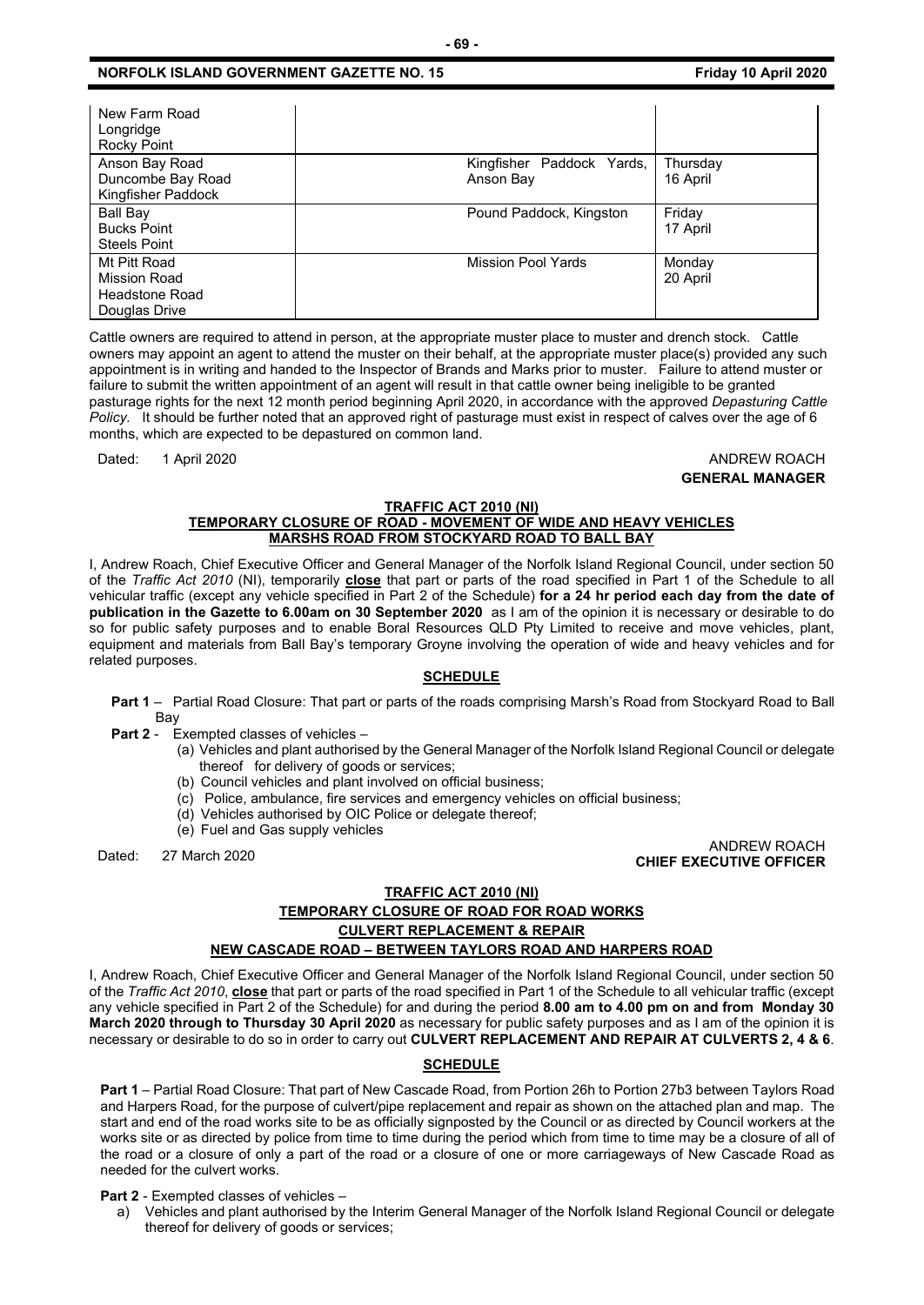#### **NORFOLK ISLAND GOVERNMENT GAZETTE NO. 15 Friday 10 April 2020**

- b) Council vehicles and plant involved on official business;
- c) Police, ambulance, fire services and emergency vehicles on official business;
- d) Vehicles authorised by OIC Police or delegate thereof.



Dated: 26 March 2020 **ANDREW ROACH CHIEF EXECUTIVE OFFICER**

#### **TRAFFIC ACT 2010 (NI) CLOSURE OF BOUNTY STREET ROAD AND BRIDGE**

I, Bruce Taylor, Acting Chief Executive Officer and Acting General Manager of the Norfolk Island Regional Council, under section 50 of the *Traffic Act 2010* (NI) **close** that part of the road specified in Part 1 of the Schedule to all vehicular traffic (except for classes of vehicles specified in Part 2 of the Schedule) **immediately** and for the period commencing from the date of gazettal of this notice **until further notice** as in my opinion it is necessary or desirable to do so for **urgent road works and repairs to the Bounty Street bridge** and for related purposes and for public safety purposes.

## **SCHEDULE**

- **Part 1** Road closure: Partial road closure of the road on Bounty Street Bridge and three meters either side thereof.
- **Part 2** Exempted classes of vehicles -
	- (a) Vehicles authorised by the General Manager of the Norfolk Island Regional
	- Council or delegate thereof for delivery of goods or services;
	- (b) Council vehicles involved on official business;
	- (c) Police, ambulance, fire services and emergency vehicles on official business;
	- (d) Vehicles authorised by OIC Police or delegate thereof

Dated: 13 February 2020 BRUCE TAYLOR **ACTING CHIEF EXECUTIVE OFFICER**

#### **WEBSITE FOR NORFOLK TELECOM REQUEST FOR QUOTE 8/20**

The Norfolk Island Regional Council (NIRC) is seeking **Quotes** for the design, install, commission, and ongoing support of a commercially based website. Norfolk Telecom has an existing website (http://www.ni.net.nf). However, the functionality on this site is limited. Norfolk Telecom is therefore seeking the services of a web designer/developer to build a completely new website with the purpose of being the "store front" for Norfolk Telecom.

Information relating to quote guidelines and scope of work can be found on the Norfolk Island Regional Council website <http://www.norfolkisland.gov.nf/open-tenders-and-eoi>

All enquiries relating to the quote documentation should be directed to nominated contact person